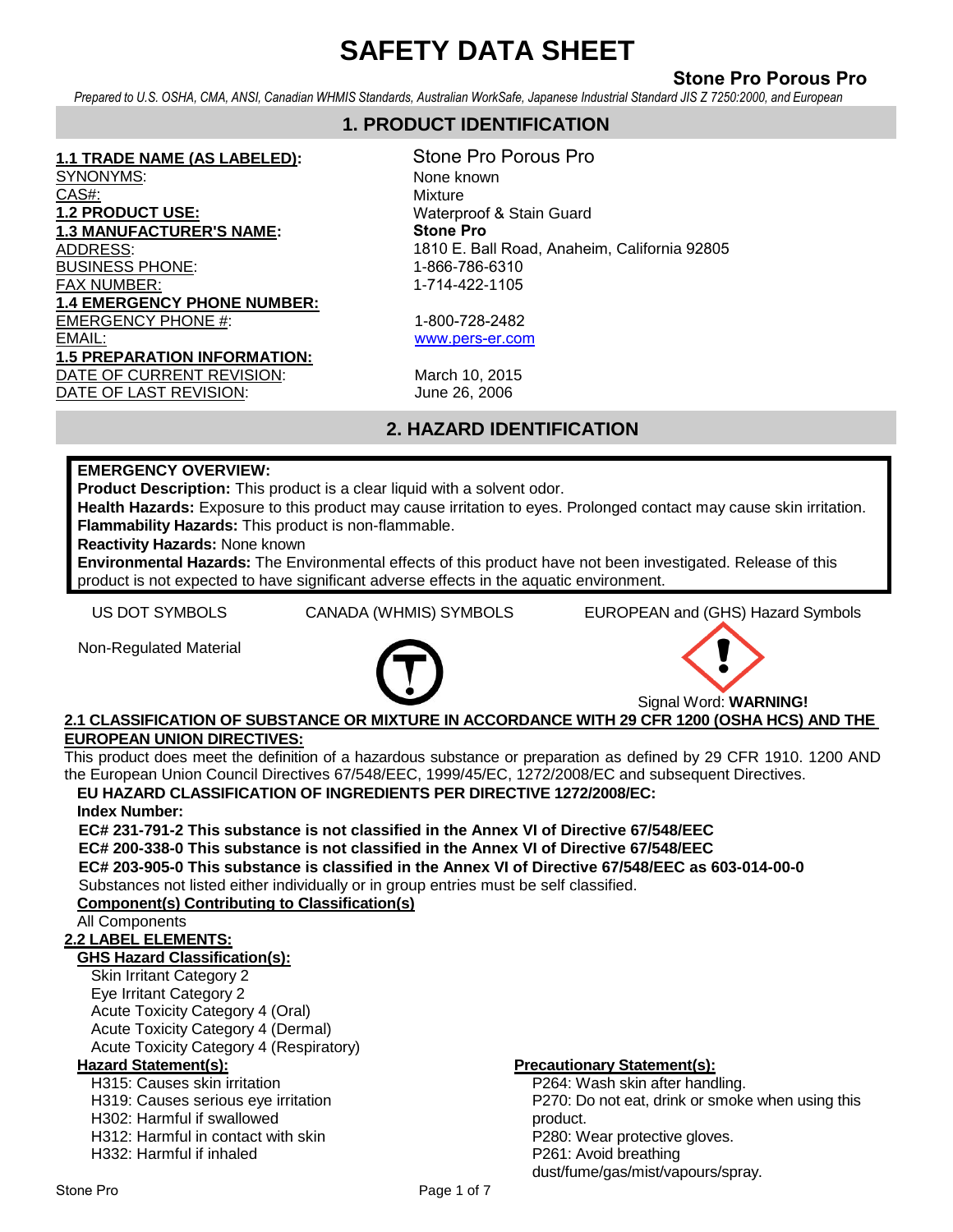# **Stone Pro Porous Pro**

P271: Use only outdoors or in a well-ventilated area. **EU HAZARD CLASSIFICATION OF INGREDIENTS PER DIRECTIVE 1999/45/EC:**

[Xi] Irritant, [Xn] Harmful

#### **Risk Phrases:**

R36/38: Irritating to eyes and skin R20/21/22: Harmful by inhalation, in contact with skin and if swallowed.

# **Safety Phrases:**

S2: Keep out of reach of children. S36/37: Wear suitable protective clothing and wear suitable gloves. S46: If swallowed, seek medical advice immediately and show this container or label.

# **2.3 HEALTH HAZARDS OR RISKS FROM EXPOSURE:**

**SYMPTOMS OF OVEREXPOSURE BY ROUTE OF EXPOSURE:** The most significant routes of exposure for this product are by skin or eye contact.

### **ACUTE:**

**INHALATION:** Inhalation of mists may be irritating to the respiratory tract.

**CONTACT WITH SKIN:** Repeated or prolonged contact may cause skin irritation.

**EYE CONTACT:** Contact may irritate the eyes, resulting in redness or watering.

**INGESTION:** Ingestion may cause gastrointestinal irritation with nausea and diarrhea.

**CHRONIC**: None known

**TARGET ORGANS: Acute:** Eyes, Skin **Chronic:** None Known

# **3. COMPOSITION AND INFORMATION ON INGREDIENTS**

| <b>Hazardous Ingredients:</b>                                                                                                                | WT%   | CAS#      | <b>EINECS#</b> | Hazard<br><b>Classification</b> | <b>Risk Phrases</b> |
|----------------------------------------------------------------------------------------------------------------------------------------------|-------|-----------|----------------|---------------------------------|---------------------|
| Water                                                                                                                                        | 86%   | 7732-18-5 | 231-791-2      | None                            | None                |
| <b>Fluorinated Acrylic Copolymer</b>                                                                                                         | 7-12% | Mixture   | N/A            | None                            | None                |
| <b>Trade Secret</b>                                                                                                                          | 4.5%  | 111-76-2  | 203-905-0      | [Xi] Irritant, [Xn]<br>Harmful  | R20/R21/R22/R36/R38 |
| Balance of other ingredients is less than 1% in concentration (or 0.1% for carcinogens, reproductive<br>toxins, or respiratory sensitizers). |       |           |                |                                 |                     |

NOTE: ALL WHMIS required information is included in appropriate sections based on the ANSI Z400.1-2010 format. This product has been classified in accordance with the hazard criteria of the CPR and the SDS contains all the information required by the CPR, EU Directives and the Japanese Industrial Standard *JIS Z 7250: 2000*.

# **4. FIRST-AID MEASURES**

# **4.1 DESCRIPTION OF FIRST AID MEASURES:**

**EYE CONTACT:** If product enters the eyes, open eyes while under gentle running water for at least 15 minutes. Seek medical attention if irritation persists.

**SKIN CONTACT:** If product contacts skin, wash skin thoroughly with soap and water after handling. Seek medical attention if irritation develops and persists.

**INHALATION:** If breathing becomes difficult, remove victim to fresh air. If necessary, use artificial respiration to support vital functions. Seek medical attention.

**INGESTION:** If product is swallowed, call physician or poison control center for most current information. If professional advice is not available, do not induce vomiting. Never induce vomiting or give diluents (milk or water) to someone who is unconscious, having convulsions, or who cannot swallow. Seek medical advice. Take a copy of the label and/or SDS with the victim to the health professional.

# **MEDICAL CONDITIONS AGGRAVATED BY EXPOSURE:** None known

# **4.2 SYMPTOMS AND EFFECTS, BOTH ACUTE AND DELAYED:**

Exposure to this product may cause irritation to skin and eyes. Inhalation of fumes/vapors may cause irritation to respiratory system. May be harmful if swallowed with digestive tract irritation, diarrhea and vomiting.

**4.3 RECOMMENDATIONS TO PHYSICIANS:** Treat symptoms and eliminate overexposure.

# **5. FIRE-FIGHTING MEASURES**

# **5.1 FIRE EXTINGUISHING MATERIALS:**

Halon: Yes Stone Pro **Pro** Page 2 of 7 Use fire extinguishing methods below: Water Spray: Yes Carbon Dioxide: Yes Foam: Yes Dry Chemical: Yes Other: Any "C" Class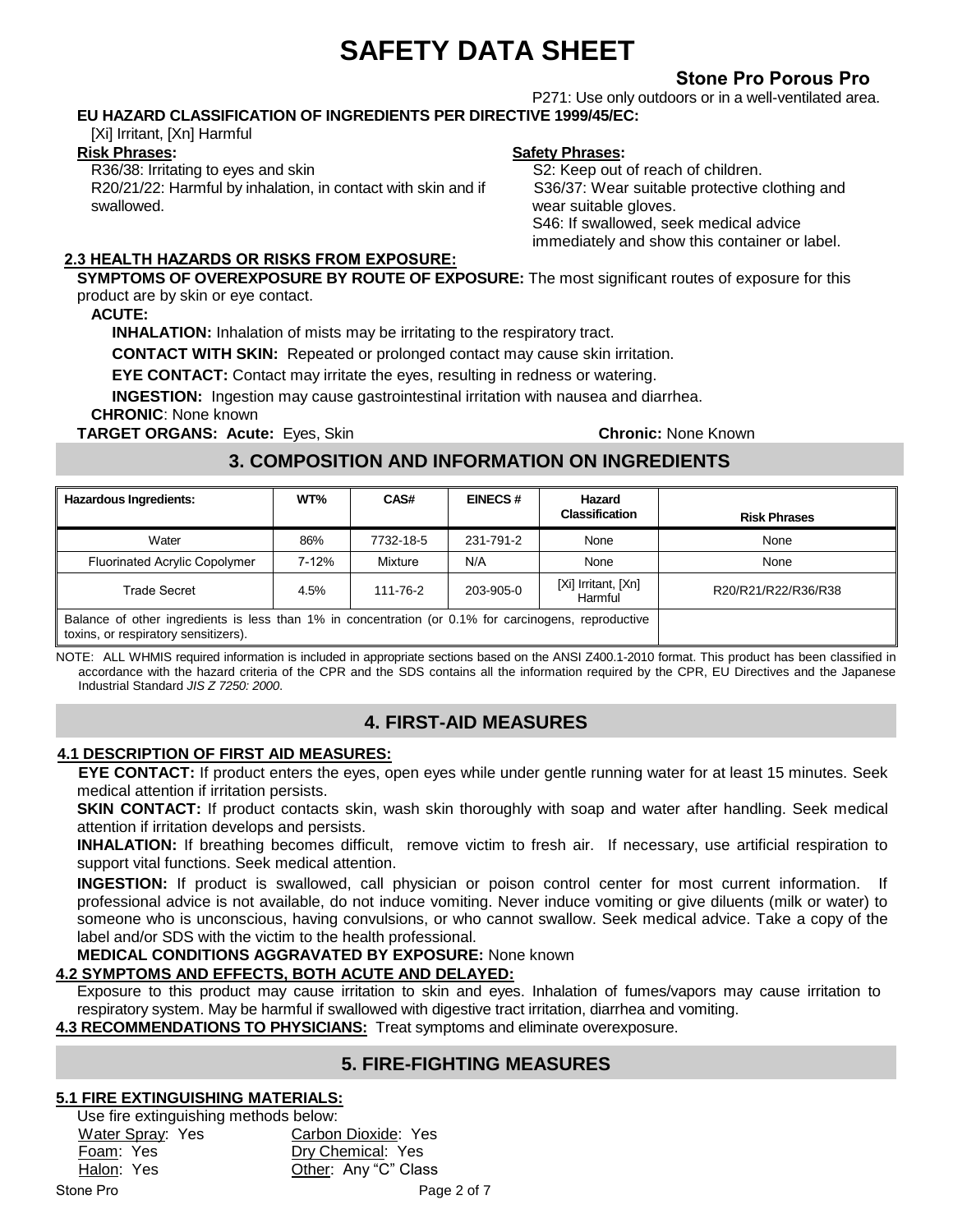### **5.2 UNUSUAL FIRE AND EXPLOSION HAZARDS:**

Emits toxic fumes under fire conditions. Explosion Sensitivity to Mechanical Impact: No Explosion Sensitivity to Static Discharge: No

### **5.3 SPECIAL FIRE-FIGHTING PROCEDURES:**

Incipient fire responders should wear eye protection. Structural firefighters must wear Self-Contained Breathing Apparatus and full protective equipment. Isolate materials not yet involved in the fire and protect personnel. Move containers from fire area if this can be done without risk; otherwise, cool with carefully applied water spray. If possible, prevent runoff water from entering storm drains, bodies of water, or other environmentally sensitive areas. **NFPA RATING SYSTEM HMIS RATING SYSTEM**





**Hazard Scale: 0** = Minimal **1** = Slight **2** = Moderate **3** = Serious **4** = Severe \* = Chronic hazard

# **6. ACCIDENTAL RELEASE MEASURES**

# **6.1 PERSONAL PRECAUTIONS, PROTECTIVE EQUIPMENT AND EMERGENCY PROCEDURES:**

# See section 8.2 for Exposure Controls.

# **6.2 ENVIRONMENTAL PRECAUTIONS:**

Construct a dike to prevent spreading.Keep out of sewers, storm drains, surface waters, and soils.

#### **6.3 SPILL AND LEAK RESPONSE:**

Soak up with absorbent material such as clay, sand or other suitable non-reactive material. Place in leak-proof containers. Seal tightly for proper disposal. Dispose of in accordance with U.S. Federal, State, and local hazardous waste disposal regulations and those of Canada and its Provinces, those of Australia, Japan and EU Member States (see Section 13, Disposal Considerations).

# **7. HANDLING and STORAGE**

#### **7.1 PRECAUTIONS FOR SAFE HANDLING:**

To prevent skin and eye contact under the foreseeable conditions of use, wear appropriate protective clothing and safety eyewear. When handling, do not eat, drink, or smoke. Wash thoroughly after handling. Avoid breathing fumes. Handle in a well-ventilated work area.

### **7.2 STORAGE AND HANDLING PRACTICES:**

Keep in cool, dry, well-ventilated area in closed containers. Protect containers from physical damage.

#### **7.3 SPECIFIC USES:**

Water & Stain Repel

# **8. EXPOSURE CONTROLS - PERSONAL PROTECTION**

### **8.1 EXPOSURE PARAMETERS:**

| <b>Chemical Name</b>          | CAS#     | <b>ACGIH</b><br><b>TLV</b> | <b>TWA</b><br>OSHA |
|-------------------------------|----------|----------------------------|--------------------|
| Fluorinated acrylic copolymer | Mixture  | Not Listed                 | Not Listed         |
| Glvcol Ether EB               | 111-76-2 | 20 ppm                     | 20 ppm             |

### **8.2 EXPOSURE CONTROLS:**

**VENTILATION AND ENGINEERING CONTROLS:** Use with adequate ventilation to ensure exposure levels are maintained below the limits provided above.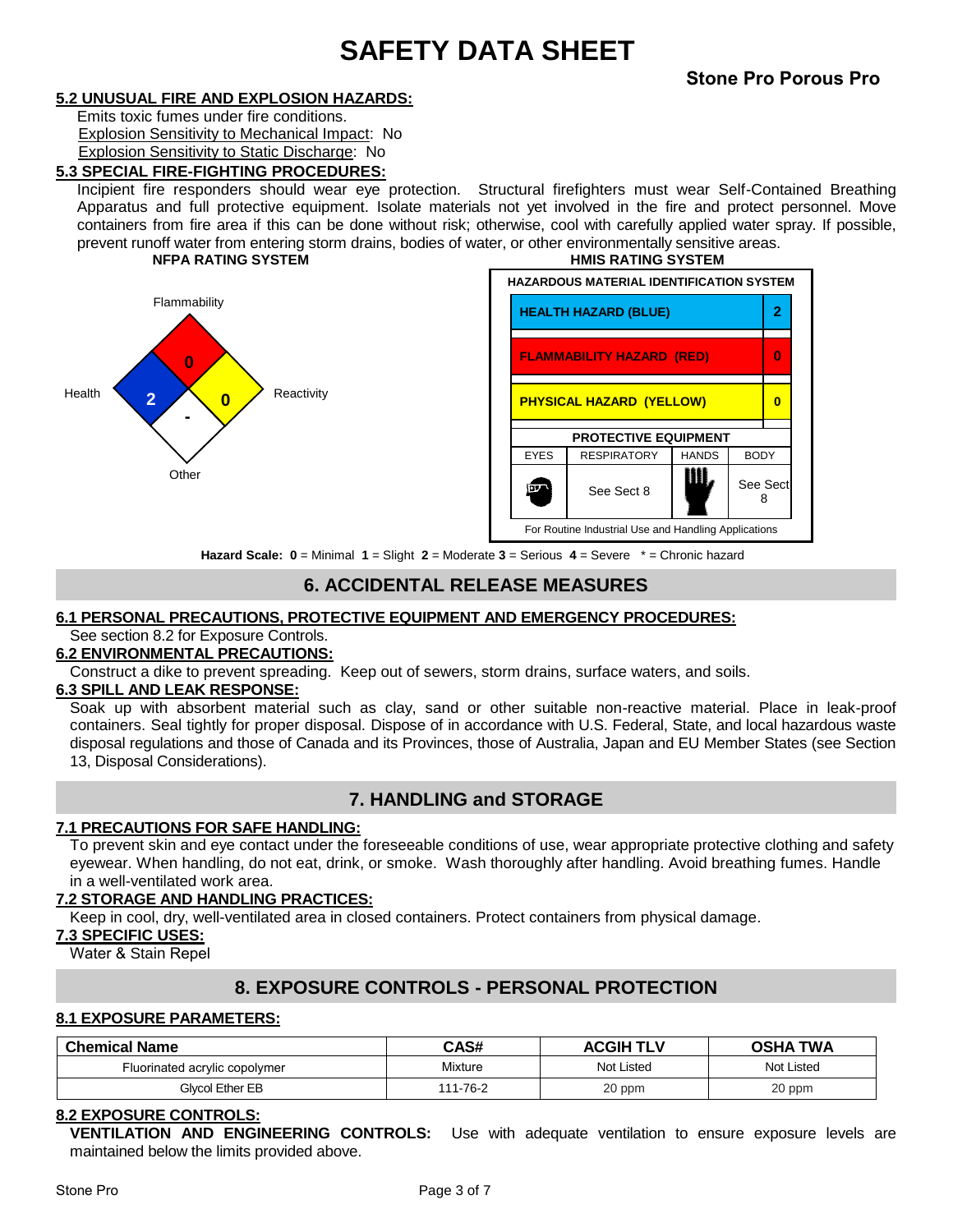# **Stone Pro Porous Pro**

*The following information on appropriate Personal Protective Equipment is provided to assist employers in*  complying with OSHA regulations found in 29 CFR Subpart I (beginning at 1910.132) or equivalent standard of *Canada, or standards of EU member states (including EN 149 for respiratory PPE, and EN 166 for face/eye protection), and those of Japan. Please reference applicable regulations and standards for relevant details.* 

**RESPIRATORY PROTECTION:** Not normally required when using this product. If necessary, use only respiratory protection authorized in the U.S. Federal OSHA Respiratory Protection Standard (29 CFR 1910.134), equivalent U.S. State standards, Canadian CSA Standard Z94.4-93, the European Standard EN149, or EU member states.

**EYE PROTECTION** Safety glasses or goggles are required where splashing is possible. If necessary, refer to U.S. OSHA 29 CFR 1910.133, Canadian Standards, and the European Standard EN166, Australian Standards, or relevant Japanese Standards.

**HAND PROTECTION:** Chemical resistant gloves are required to prevent skin contact. If necessary, refer to U.S. OSHA 29 CFR 1910.138, the European Standard DIN EN 374, the appropriate Standards of Canada, Australian Standards, or relevant Japanese Standards.

**BODY PROTECTION:** Use body protect appropriate to task being performed. If necessary, refer to appropriate Standards of Canada, or appropriate Standards of the EU, Australian Standards, or relevant Japanese Standards. If a hazard of injury to the feet exists due to falling objects, rolling objects, where objects may pierce the soles of the feet or where employee's feet may be exposed to electrical hazards, use foot protection, as described in U.S. OSHA 29 CFR 1910.136.

# **9. PHYSICAL and CHEMICAL PROPERTIES**

### **9.1 INFORMATION ON BASIC PHYSICAL AND CHEMICAL PROPERTIES:**

**APPEARANCE (Physical State) and COLOR:** Product is a clear liquid with a solvent odor. **ODOR:** Solvent **ODOR THRESHOLD:** Not Available **pH:** Not Available **MELTING/FREEZING POINT:** Not Available **BOILING POINT:** 200˜F **FLASH POINT:** >250 ˜F **EVAPORATION RATE (n-BuAc=1):** 151 (Ether) **FLAMMABILITY (SOLID, GAS):** Not Applicable **UPPER/LOWER FLAMMABILITY OR EXPLOSION LIMITS:** Not Applicable **VAPOR PRESSURE (mm Hg @ 20°C (68F):** Not Applicable **VAPOR DENSITY:** Not Applicable **RELATIVE DENSITY:** Not Applicable **DENSITY:** Not Applicable **SPECIFIC GRAVITY:** .98 @60F **SOLUBILITY IN WATER:** Soluble **WEIGHT PER GALLON:** Not Available **PARTITION COEFFICENT (n-octanol/water):** Not Applicable **AUTO-IGNITION TEMPERATURE:** Not Applicable **DECOMPOSITION TEMPERATURE:** Not Available **VISCOSITY:** Not Available **VOC g/l / Lb/gal:** 90 g/l **9.2 OTHER INFORMATION:**

No additional information available.

# **10. STABILITY and REACTIVITY**

# **10.1 REACTIVITY:**

This product is not reactive.

#### **10.2 STABILITY**:

Stable under conditions of normal storage and use.

#### **10.3 POSSIBILITY OF HAZARDOUS REACTIONS**:

Will not occur

# **10.4 CONDITIONS TO AVOID:**

None known

# **10.5 MATERIALS WITH WHICH SUBSTANCE IS INCOMPATIBLE:**

None known

# **10.6 HAZARDOUS DECOMPOSITION PRODUCTS:**

Carbon dioxide, carbon monoxide and phosphorous compounds.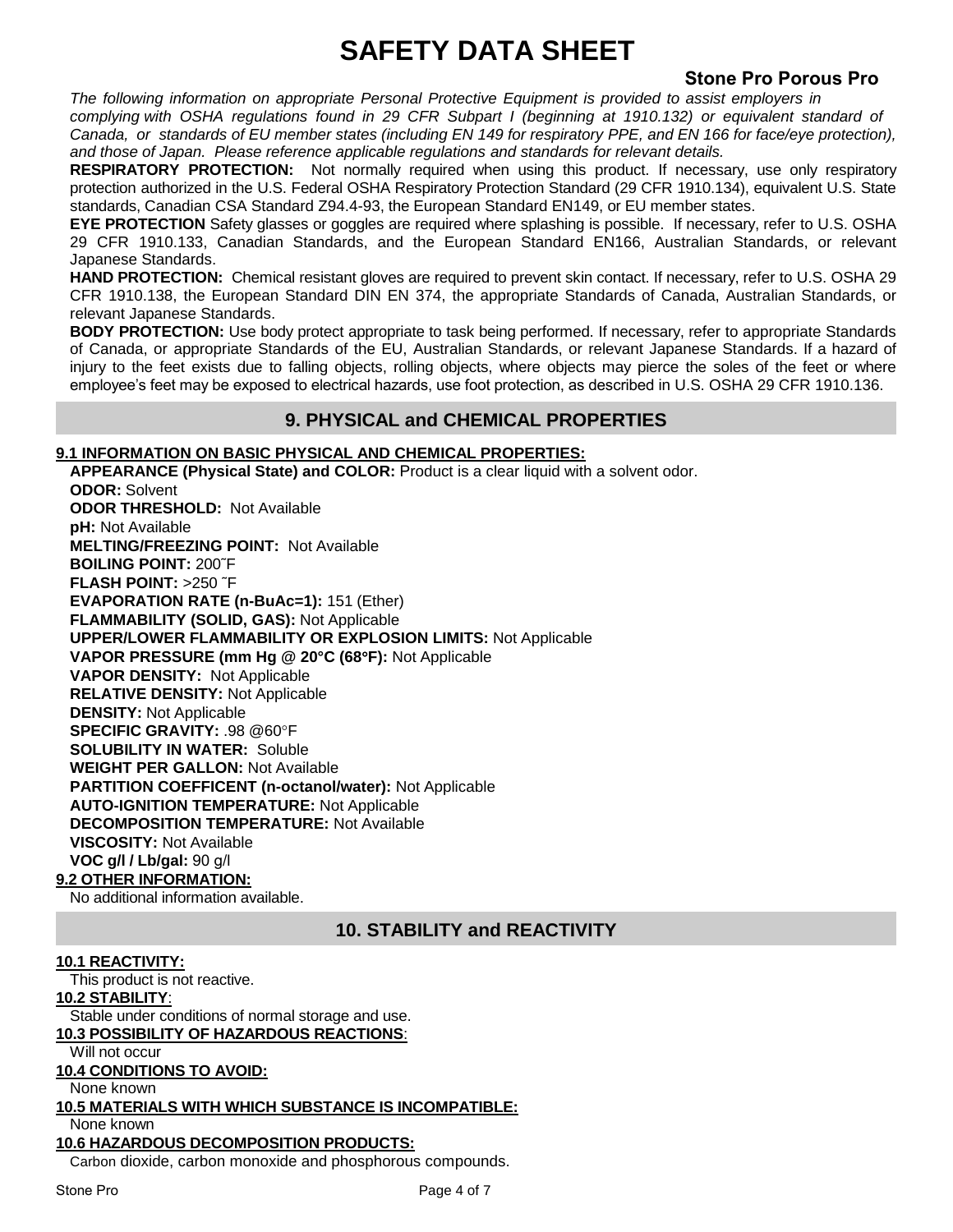# **11. TOXICOLOGICAL INFORMATION**

#### **11.1 INFORMATION ON TOXICOLOGICAL EFFECTS:**

| TOXICITY DATA: |  |
|----------------|--|
|----------------|--|

| Glycol<br><b>Ether EB</b> | 742-95-6<br>64 | LD50 Dermal $-$<br>· Guinea pig | 141<br>ma/ka<br>$\overline{A}$ |
|---------------------------|----------------|---------------------------------|--------------------------------|
|                           |                | Rat<br>Inhalation -<br>_C5U     | mg/l<br>71                     |

**SUSPECTED CANCER AGENT:** None of the ingredients within this product are found on the following lists: FEDERAL OSHA Z LIST, NTP, IARC, or CAL/OSHA and therefore are not considered to be, or suspected to be, cancer-causing agents by these agencies.

**IRRITANCY OF PRODUCT:** This product may be irritating to skin or eyes.

**SENSITIZATION TO THE PRODUCT:** This product is not considered a respiratory system or skin sensitizer.

**REPRODUCTIVE TOXICITY INFORMATION:** No information concerning the effects of this product and its components on the human reproductive system.

**SPECIFIC TARGET ORGAN TOXICITY – SINGLE EXPOSURE:** Eyes and Skin

**ASPIRATION HAZARD:** None

# **12. ECOLOGICAL INFORMATION**

#### **12.1 TOXICITY:**

No toxicity data available.

**12.2 PERSISTENCE AND DEGRADABILITY:**

No specific data available on this product.

#### **12.3 BIOACCUMULATIVE POTENTIAL:**

No specific data available on this product.

**12.4 MOBILITY IN SOIL:**

No specific data available on this product.

#### **12.5 RESULTS OF PBT ANDvPvB ASSESSMENT:**

No specific data available on this product.

# **12.6 OTHER ADVERSE EFFECTS:**

No specific data available on this product.

ALL WORK PRACTICES MUST BE AIMED AT ELIMINATING ENVIRONMENTAL CONTAMINATION.

#### **12.7 WATER ENDANGERMENT CLASS:**

Water endangering in accordance with EU Guideline 91/155-EWG. Not determined

# **13. DISPOSAL CONSIDERATIONS**

#### **13.1 WASTE TREATMENT METHODS:**

Waste disposal must be in accordance with appropriate U.S. Federal, State, and local regulations, those of Canada, Australia, EU Member States and Japan.

#### **13.2 EU Waste Code:**

Not determined

# **14. TRANSPORTATION INFORMATION**

#### US DOT, IATA, IMO, ADR:

**U.S. DEPARTMENT OF TRANSPORTATION (DOT) SHIPPING REGULATIONS:** This product is classified (per 49 CFR 172.101) by the U.S. Department of Transportation, as follows.

| <b>14.1 PROPER SHIPPING NAME:</b>                               | Non-Regulated Material                                                                                                        |
|-----------------------------------------------------------------|-------------------------------------------------------------------------------------------------------------------------------|
| <b>14.2 HAZARD CLASS NUMBER and DESCRIPTION:</b>                | None                                                                                                                          |
| <b>14.3 UN IDENTIFICATION NUMBER:</b>                           | None                                                                                                                          |
| <b>14.4 PACKING GROUP:</b>                                      | None                                                                                                                          |
| <b>14.5 DOT LABEL(S) REQUIRED:</b>                              | <b>None</b>                                                                                                                   |
| <b>NORTH AMERICAN EMERGENCY RESPONSE GUIDEBOOK NUMBER: None</b> |                                                                                                                               |
| <b>RQ QUANTITY:</b>                                             | <b>None</b>                                                                                                                   |
|                                                                 | 14.6 MARINE POLLUTANT: None of the components of this product are designated by the Department of Transportation to be Marine |
| Pollutants (49 CFR 172.101, Appendix B).                        |                                                                                                                               |
| <b>14.7 SPECIAL PRECAUTIONS FOR USER:</b>                       |                                                                                                                               |
| Avoid ovnocuro                                                  |                                                                                                                               |

Avoid exposure

**SPECIFIC TARGET ORGAN TOXICITY – REPEATED EXPOSURE:** None known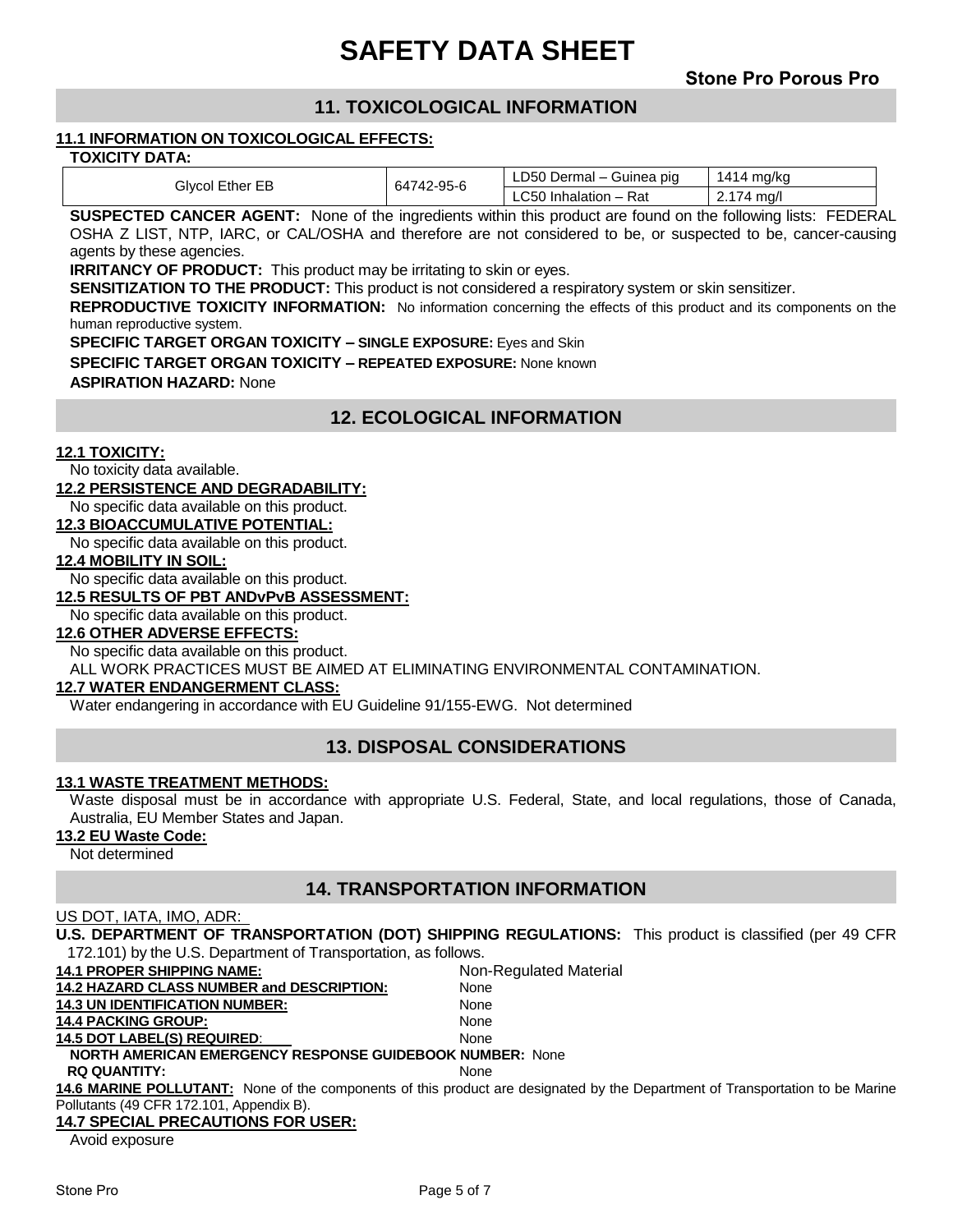# **Stone Pro Porous Pro**

### **14.8 INTERNATIONAL TRANSPORTION:**

INTERNATIONAL AIR TRANSPORT ASSOCIATION SHIPPING INFORMATION (IATA): This product is not considered as dangerous goods.

INTERNATIONAL MARITIME ORGANIZATION SHIPPING INFORMATION (IMO): This product is not considered as dangerous goods.

### **14.9 TRANSPORT IN BULK ACCORDING TO ANNEX II OF MARPOL 73/78 AND IBC CODE:**

EUROPEAN AGREEMENT CONCERNING THE INTERNATIONAL CARRIAGE OF DANGEROUS GOODS BY ROAD (ADR): This product is not considered by the United Nations Economic Commission for Europe to be dangerous goods.

# **15. REGULATORY INFORMATION**

### **15.1 UNITED STATES REGULATIONS:**

**U.S. SARA REPORTING REQUIREMENTS:** The components of this product are not subject to the reporting requirements of Sections 302, 304, and 313 of Title III of the Superfund Amendments and Reauthorization Act.

**U.S. SARA THRESHOLD PLANNING QUANTITY:** There are no specific Threshold Planning Quantities for the components of this product. The default Federal MSDS submission and inventory requirement filing threshold of 10,000 lbs (4,540 kg) therefore applies, per 40 CFR 370.20.

**U.S. CERCLA REPORTABLE QUANTITY (RQ):** None

**U.S. TSCA INVENTORY STATUS:** The components of this product are listed on the TSCA Inventory or are exempted form listing.

**OTHER U.S. FEDERAL REGULATIONS:** None

**CALIFORNIA SAFE DRINKING WATER AND TOXIC ENFORCEMENT ACT (PROPOSITION 65):** Ingredients within this product are not on the Proposition 65 Lists.

#### **15.2 CANADIAN REGULATIONS:**

**CANADIAN DSL/NDSL INVENTORY STATUS:** The components of this product are on the DSL Inventory, or are exempted from listing.

**OTHER CANADIAN REGULATIONS:** Not applicable.

**CANADIAN ENVIRONMENTAL PROTECTION ACT (CEPA) PRIORITIES SUBSTANCES LISTS:**

This product has been classified in accordance with the hazard criteria of the Controlled Products Regulations and the MSDS contains all of the information required by those regulations.

**CANADIAN WHMIS CLASSIFICATION and SYMBOLS:** This product is classified D2B, Materials causing other toxic effects, per WHMIS Controlled Product Regulations.



#### **15.3 EUROPEAN ECONOMIC COMMUNITY INFORMATION**:

This product does meet the definition of a hazardous substance or preparation as defined by the European Union Council Directives 67/548/EEC, 1999/45/EC, 1272/2008/EC and subsequent Directives. See Section 2 for full Details.

**15.4 AUSTRALIAN INFORMATION FOR PRODUCT:**

The components of this product are listed on the International Chemical Inventory list.

**15.5 JAPANESE INFORMATION FOR PRODUCT:**

#### **JAPANESE MINISTER OF INTERNATIONAL TRADE AND INDUSTRY (MITI) STATUS:**

The components of this product are not listed as Class I Specified Chemical Substances, Class II Specified Chemical Substances, or Designated Chemical Substances by the Japanese MITI.

#### **JAPANESE ENCS INVENTORY:**

The components of this product are on the ENCS Inventory as indicated in the section on International Chemical Inventories, below. **POISONOUS AND DELETERIOUS SUBSTANCES CONTROL LAW:**

No component of this product is a listed Specified Poisonous Substance under the Poisonous and Deleterious Substances Control Law.

#### **15.6 INTERNATIONAL CHEMICAL INVENTORIES:**

Listing of the components on individual country Chemical Inventories is as follows: Asia-Pac: Listed Australian Inventory of Chemical Substances (AICS): Listed Korean Existing Chemicals List (ECL): Listed Japanese Existing National Inventory of Chemical Substances (ENCS): Listed Philippines Inventory if Chemicals and Chemical Substances (PICCS): Listed Swiss Giftliste List of Toxic Substances: Listed U.S. TSCA: Listed